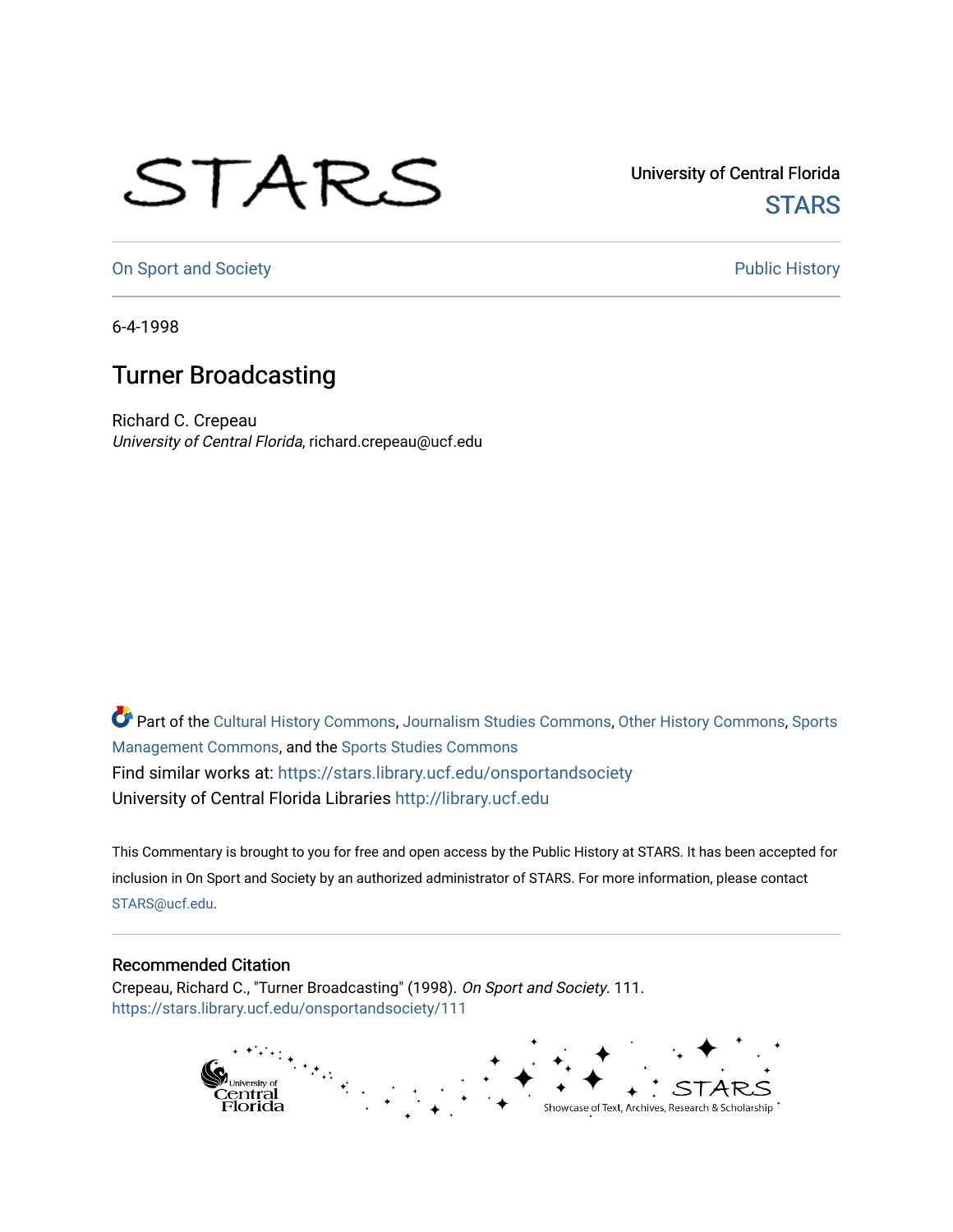SPORT AND SOCIETY FOR H-ARETE June 4, 1998

I don't know about you, but most everyone seems to be underwhelmed by the announcement from Turner Broadcasting and NBC last week that they were preparing to launch a new professional football league. Reactions have run the gamut from charges of stupidity to diagnoses of insanity.

Although it's not clear when the league will begin operations and what time of year they will operate, I would caution those who are ready to dismiss this as a form of mid-summer madness or contract envy. NBC and Turner Broadcasting have been shut out of the broadcasting rights for the NFL for the next eight years, and eight years is a long time to wait. It is a long time to go without having access to the goose that lays the golden egg in television sport. It is a long time to go without hosting the Super Bowl.

It should also be noted that a lot can change in eight years.

Before dismissing the NBC and Turner venture two factors need to be considered. First, these two television entities are subsidiaries of extremely large and wealthy corporations. NBC is an arm of General Electric and Turner Broadcasting is an arm of Time-Warner. This represents money, money, and more money.

Second, both NBC and Time-Warner are television companies that are in a constant search for programming, and non-sports programming can be very costly. This being the case NBC and Turner Broadcasting may be willing to pour enormous amounts of money into this operation. Think of this new league as programming or software and suddenly the meaning of its success takes on a very different look.

We know from recent history that new football leagues have not had great success. The WFL and the USFL did not create many millionaires.

Less recent history may be more instructive. In 1959 when a million dollars still was a lot of money, two Texas oil millionaires, Lamar Hunt and Bud Adams decided to start a new football league. They too were motivated by being shut out by the NFL. They too seemed to have endless amounts of money.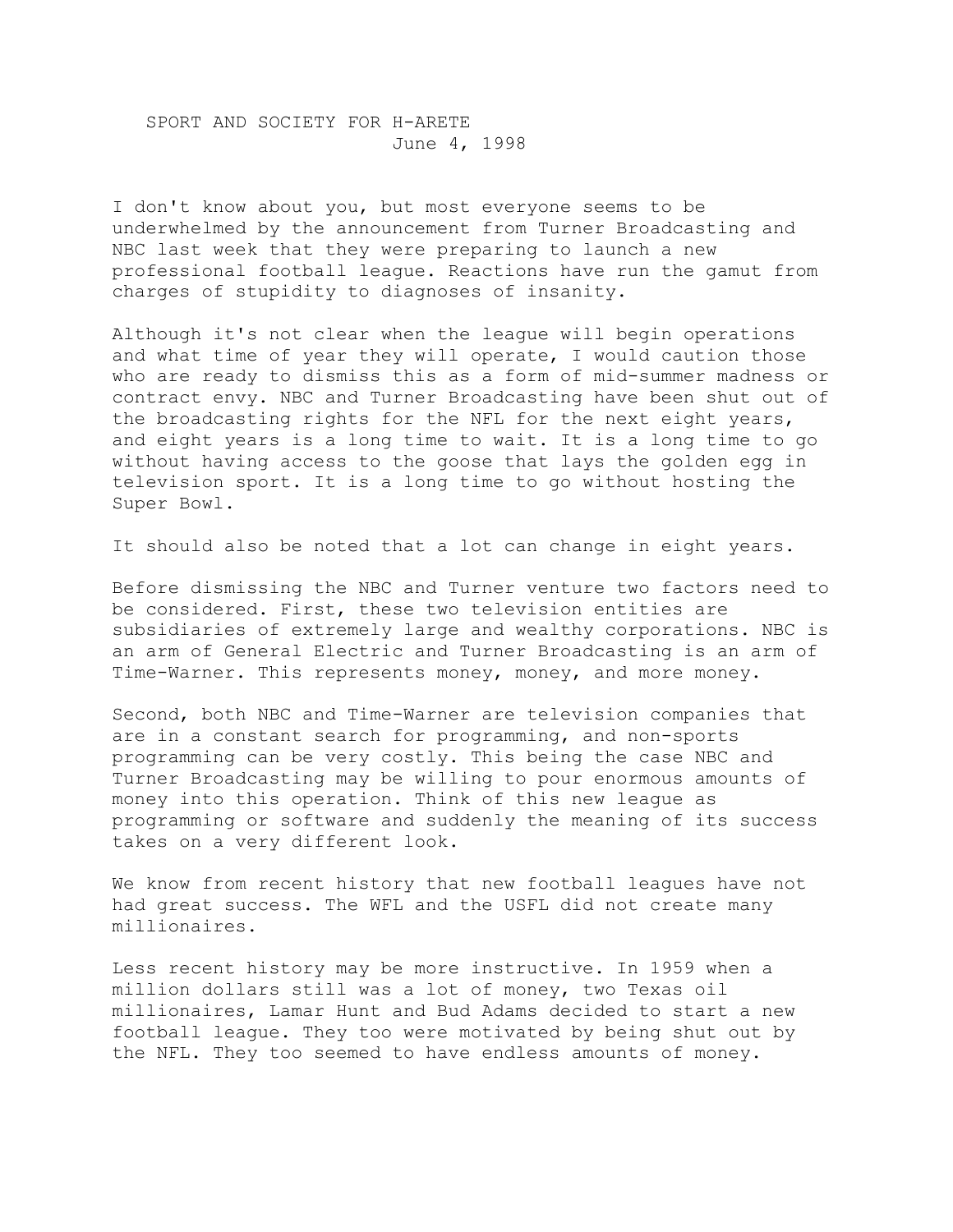In the first year the AFL lost some \$3M and the future was in doubt. Then ABC came forward with a television contract which offered the league both money and exposure. The losses continued as the salary wars intensified, but in the end the AFL survived and the NFL surrendered.

No one would suggest that this sort of history will repeat itself. It is a different time and there are different economic and demographic circumstances. But there are similarities. The new venture has both money and television, and they are built into the fabric of the league.

With money and television this new league is already on the road to possible success. If there is patience by those involved, and a willingness to take major financial losses on the teams, and regard the costs as program development, then the odds of success increase.

What is not often discussed and what was in fact a major reason for the success of the AFL was the ability of that new league to offer a new look to the television audience. I remember distinctly being among the group of people who were NFL loyalists, and were sure that the AFL offered an inferior football product. This league played no defense. The teams rolled up and down the field, the scores skyrocketed, the long bomb became the AFL trademark. Every now and then I would switch channels and take a peak. Almost every time I did I saw a 60 some-yard touchdown pass. The more of this I saw the more intriguing it became. I found myself watching for longer and longer stretches.

The product was different. NFL games had become too predictable, too stifled by defense, too conservative in an increasingly free-wheeling culture. It was the Sixties. Let'er rip. Just do it. Let it all hang out. Daryle Lamonica let it all hang out and thensome. It is also significant that long hair, facial hair, and Joe Namath were all to be found exclusively in the AFL.

This brings us to the other point about the new league. The NFL has become the staid and stuffy league-The No Fun League. A new league with a new and less predictable product just might catch the eye of the fan. There is a malaise on Sunday afternoon, and night, and Monday night, and even Thursday night. Bring on a league with the flavor of the X-Games or the Canadian snowboarding team, and it just might catch the glazed over eye of the current NFL couch zombie.